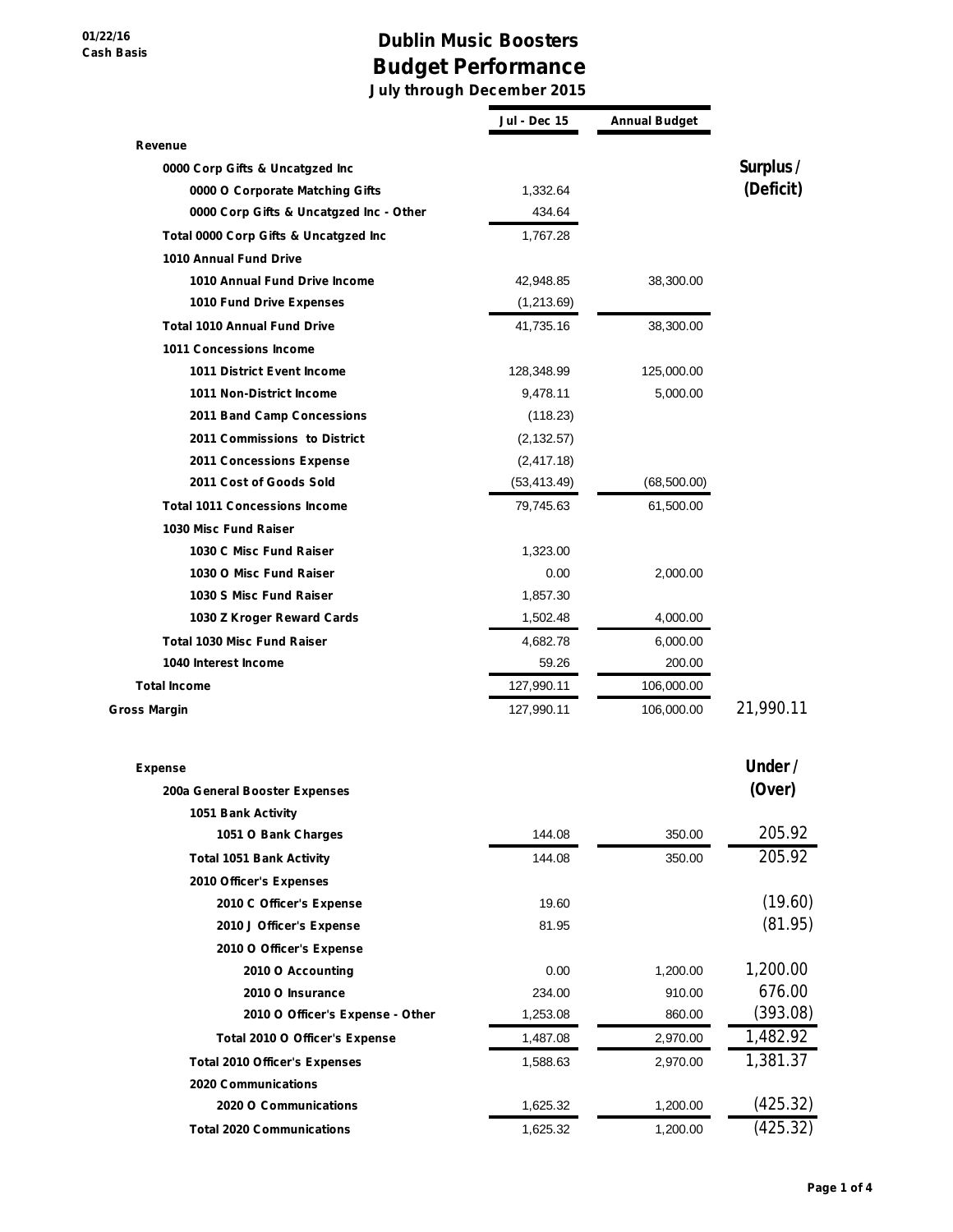## **Dublin Music Boosters Budget Performance**

**July through December 2015**

|                                            | <b>Jul - Dec 15</b> | <b>Annual Budget</b> |           |
|--------------------------------------------|---------------------|----------------------|-----------|
| 2030 Memorial Scholarship                  |                     |                      |           |
| 2030 C Memorial Scholarship                | 0.00                | 1,000.00             | 1,000.00  |
| 2030 J Memorial Scholarship                | 0.00                | 1,000.00             | 1,000.00  |
| 2030 S Memorial Scholarship                | 0.00                | 1,000.00             | 1,000.00  |
| <b>Total 2030 Memorial Scholarship</b>     | 0.00                | 3,000.00             | 3,000.00  |
| <b>Total 200a General Booster Expenses</b> | 3,358.03            | 7,520.00             | 4,161.97  |
| 200b Choir, Orchestra & MS                 |                     |                      |           |
| 2041 Awards - Vocal HS                     |                     |                      | 0.00      |
| 2041 C Awards Vocal HS                     | 0.00                | 500.00               | 500.00    |
| 2041 J Awards Vocal HS                     | 285.60              | 630.00               | 344.40    |
| 2041 S Awards Vocal HS                     | 0.00                | 700.00               | 700.00    |
| Total 2041 Awards - Vocal HS               | 285.60              | 1,830.00             | 1,544.40  |
| 2050 Elementary Music                      | 0.00                | 1,200.00             | 1,200.00  |
| 2060 Middle School Awards                  | 0.00                | 720.00               | 720.00    |
| 2065 Middle School Honors Fest             | 0.00                | 1,350.00             | 1,350.00  |
| 2070 Middle School Music                   | 0.00                | 6,000.00             | 6,000.00  |
| 2090 Clinics Choral                        |                     |                      | 0.00      |
| 2090 C Clinics Choral                      | 444.89              | 500.00               | 55.11     |
| 2090 J Clinics Choral                      | 330.00              | 600.00               | 270.00    |
| 2090 S Clinics Choral                      | 0.00                | 361.00               | 361.00    |
| <b>Total 2090 Clinics Choral</b>           | 774.89              | 1,461.00             | 686.11    |
| 2094 Clinics Orchestra                     |                     |                      |           |
| 2094 C Clinics Orchestra                   | 0.00                | 400.00               | 400.00    |
| 2094 J Clinics Orchestra                   | 0.00                | 360.00               | 360.00    |
| 2094 S Clinics Orchestra                   | 0.00                | 289.00               | 289.00    |
| <b>Total 2094 Clinics Orchestra</b>        | 0.00                | 1,049.00             | 1,049.00  |
| 2100 Choral Accessories                    |                     |                      |           |
| 2100 C Choral Accessories                  | 500.00              | 500.00               | 0.00      |
| 2100 J Choral Accessories                  | 0.00                | 720.00               | 720.00    |
| 2100 S Choral Accessories                  | 0.00                | 577.00               | 577.00    |
| <b>Total 2100 Choral Accessories</b>       | 500.00              | 1,797.00             | 1,297.00  |
| 2101 Orchestra Accessories                 |                     |                      |           |
| 2101 C Orchestra Accessories               | 227.90              | 900.00               | 672.10    |
| 2101 J Orchestra Accessories               | 0.00                | 720.00               | 720.00    |
| 2101 S Orchestra Accessories               | 0.00                | 577.00               | 577.00    |
| <b>Total 2101 Orchestra Accessories</b>    | 227.90              | 2,197.00             | 1,969.10  |
| Total 200b Choir, Orchestra & MS           | 1,788.39            | 17,604.00            | 15,815.61 |
| 200c HS Band Fixed Exp                     |                     |                      |           |
| 2031 Field Cmder Scholarships              |                     |                      |           |
| 2031 C Scholarships                        | 840.00              | 1,350.00             | 510.00    |
| 2031 J Scholarships                        | 0.00                | 800.00               | 800.00    |
| 2031 S Scholarships                        | 0.00                | 400.00               | 400.00    |
| <b>Total 2031 Field Cmder Scholarships</b> | 840.00              | 2,550.00             | 1,710.00  |
| 2110 Transportation Maintenance            |                     |                      |           |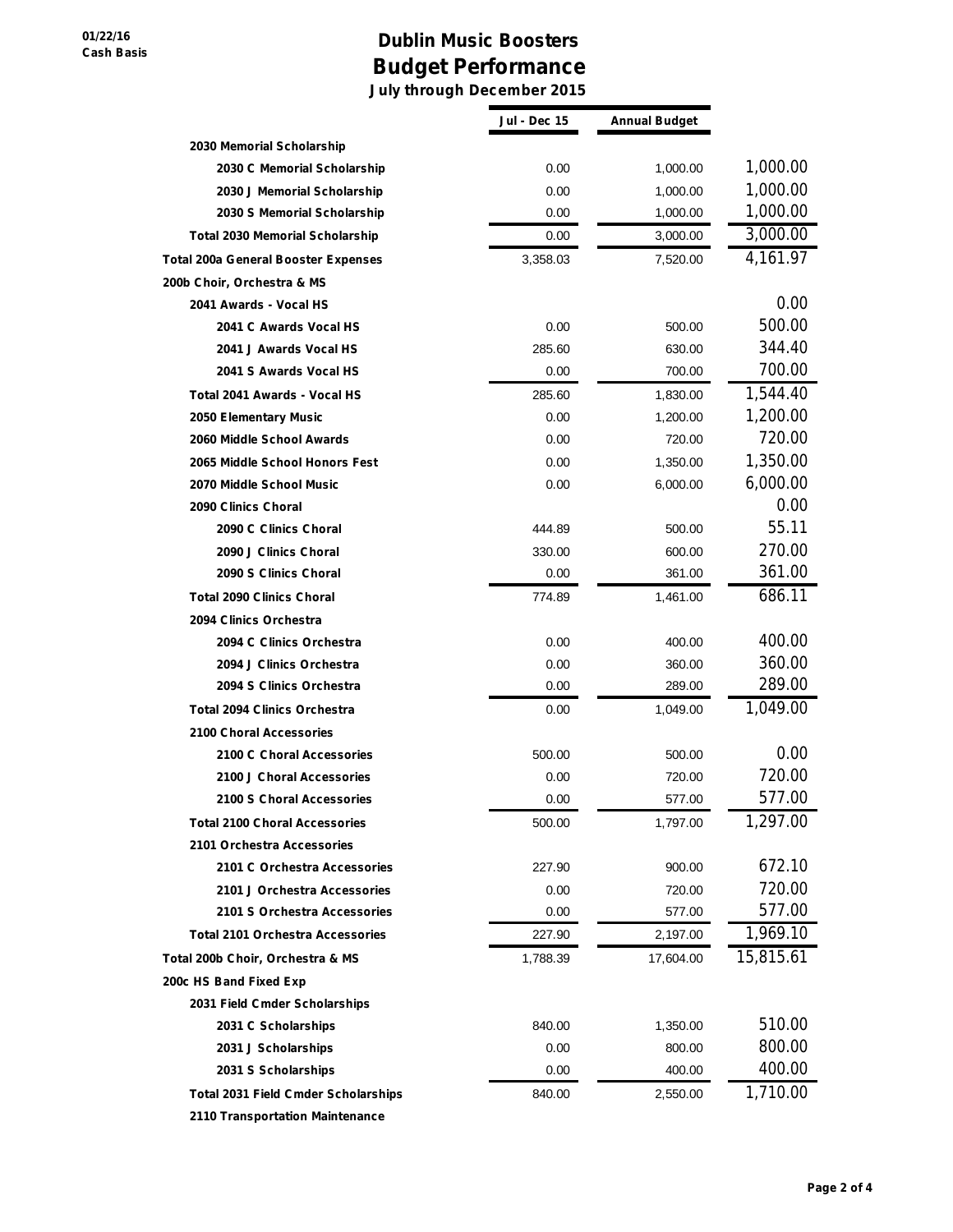## **Dublin Music Boosters Budget Performance July through December 2015**

|                                              | Jul - Dec 15 | <b>Annual Budget</b> |             |
|----------------------------------------------|--------------|----------------------|-------------|
| 2110 C Transportation Maint                  | 23.40        | 200.00               | 176.60      |
| 2110 J Transportation Maint                  | 0.00         | 200.00               | 200.00      |
| 2110 S Transportation Maint                  | 0.00         | 160.00               | 160.00      |
| <b>Total 2110 Transportation Maintenance</b> | 23.40        | 560.00               | 536.60      |
| 2120 MarchingBand Show Design                |              |                      |             |
| 2120 C Marching BandShow Design              | 11,000.00    | 11,250.00            | 250.00      |
| 2120 J Marching BandShow Design              | 6,300.00     | 6,300.00             | 0.00        |
| 2120 S Marching BandShow Design              | 2,250.00     | 7,000.00             | 4,750.00    |
| <b>Total 2120 MarchingBand Show Design</b>   | 19,550.00    | 24,550.00            | 5,000.00    |
| Total 200c HS Band Fixed Exp                 | 20,413.40    | 27,660.00            | 7,246.60    |
| 200d Band Variable Expenses                  |              |                      |             |
| 2040 Awards - Instrumental HS                |              |                      |             |
| 2040 C Awards Instrumental HS                | 2,829.25     | 600.00               | (2, 229.25) |
| 2040 J Awards Instrumental HS                | 1,800.70     | 1,500.00             | (300.70)    |
| 2040 S Awards Instrumental HS                | 680.50       | 1,500.00             | 819.50      |
| Total 2040 Awards - Instrumental HS          | 5,310.45     | 3,600.00             | (1,710.45)  |
| 2080 Repair / Replacement                    |              |                      |             |
| 2080 C Repair/Replacement                    | 1,006.63     | 4,000.00             | 2,993.37    |
| 2080 J Repair/Replacement                    | 549.50       | 3,000.00             | 2,450.50    |
| 2080 S Repair/Replacement                    | 362.36       | 2,000.00             | 1,637.64    |
| Total 2080 Repair / Replacement              | 1,918.49     | 9,000.00             | 7,081.51    |
| 2081 Percussion                              |              |                      |             |
| 2081 C Percussion                            | 2,354.42     | 3,000.00             | 645.58      |
| 2081 J Percussion                            | 1,992.37     | 3,000.00             | 1,007.63    |
| 2081 S Percussion                            | 416.72       | 1,500.00             | 1,083.28    |
| <b>Total 2081 Percussion</b>                 | 4,763.51     | 7,500.00             | 2,736.49    |
| 2091 Clinics Marching Band                   |              |                      | 0.00        |
| 2091 C Clinics Marching Band                 | 1,025.00     | 2,748.00             |             |
| 2091 S Clinics Marching Band                 | 3,000.00     | 1,000.00             | (2,000.00)  |
| <b>Total 2091 Clinics Marching Band</b>      | 4,025.00     | 3,748.00             | (277.00)    |
| 2092 Clinics Flag Corps                      |              |                      |             |
| 2092 C Clinics Flag Corps                    | 2,850.00     | 1,500.00             | (1,350.00)  |
| 2092 S Clinics Flag Corps                    | 0.00         | 1,000.00             | 1,000.00    |
| <b>Total 2092 Clinics Flag Corps</b>         | 2,850.00     | 2,500.00             | (350.00)    |
| 2093 Clinics Concert Band                    |              |                      |             |
| 2093 C Cinics Concert Band                   | 0.00         | 500.00               | 500.00      |
| 2093 J Cinics Concert Band                   | 500.00       | 500.00               | 0.00        |
| 2093 S Cinics Concert Band                   | 300.00       |                      | (300.00)    |
| <b>Total 2093 Clinics Concert Band</b>       | 800.00       | 1,000.00             | 200.00      |
| 2095 Clinics Jazz                            |              |                      |             |
| 2095 C Clinics Jazz                          | 0.00         | 400.00               | 400.00      |
| <b>Total 2095 Clinics Jazz</b>               | 0.00         | 400.00               | 400.00      |
| 2102 Color Guard Accessories                 |              |                      |             |
| 2102 C Color Guard Accessories               | 6,681.02     | 3,500.00             | (3, 181.02) |